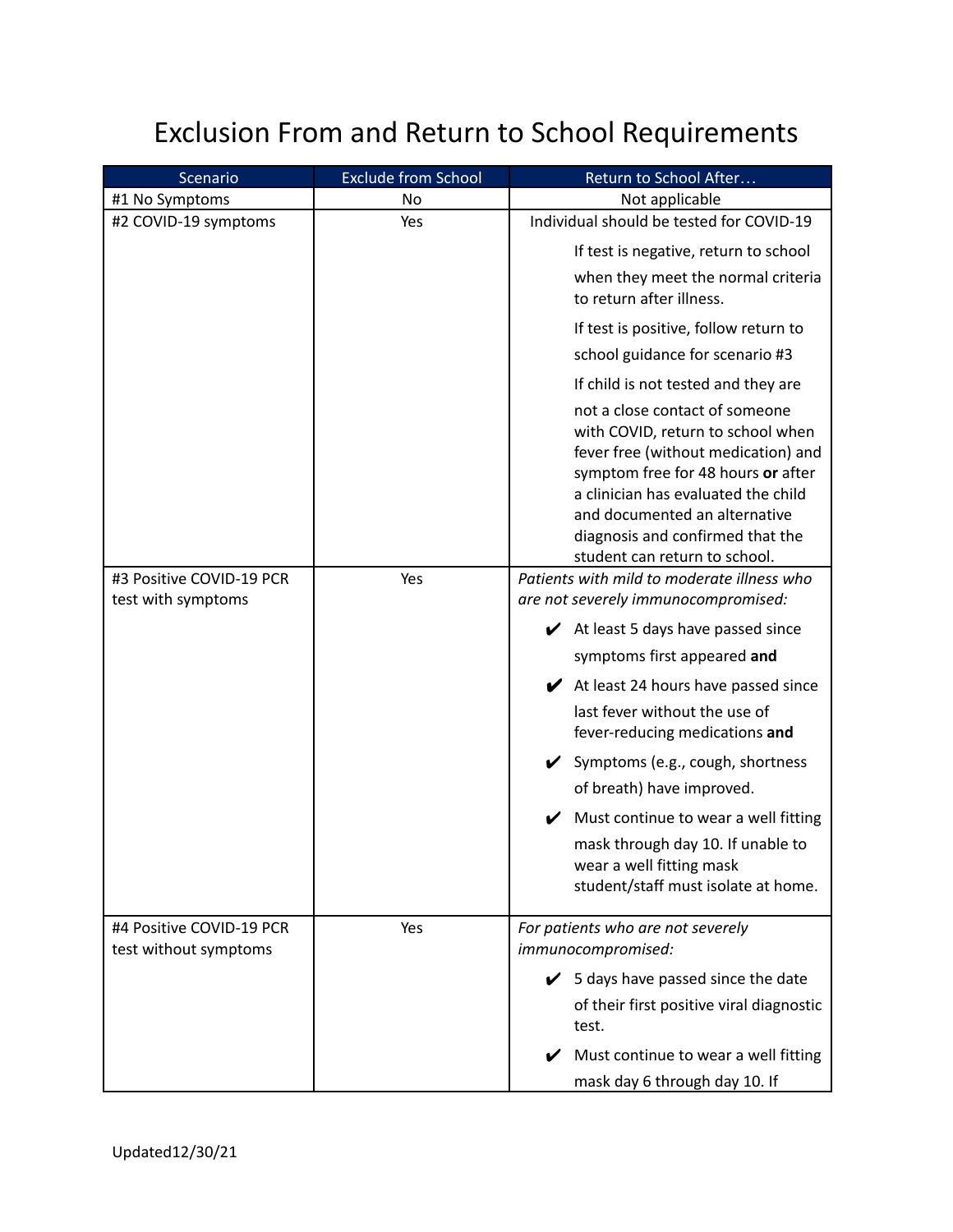|                                                                                                                                                                          |     | unable to wear a well fitting mask<br>student/staff must isolate at home.                                                                                                                                                                                                                        |
|--------------------------------------------------------------------------------------------------------------------------------------------------------------------------|-----|--------------------------------------------------------------------------------------------------------------------------------------------------------------------------------------------------------------------------------------------------------------------------------------------------|
|                                                                                                                                                                          |     | If symptoms develop during 10<br>$\checkmark$                                                                                                                                                                                                                                                    |
|                                                                                                                                                                          |     | days, follow return to school<br>guidance for scenario #3                                                                                                                                                                                                                                        |
| #5 Close contact of COVID                                                                                                                                                | Yes | Individual should be tested for COVID-19                                                                                                                                                                                                                                                         |
| with symptoms                                                                                                                                                            |     | If the student is tested and receives                                                                                                                                                                                                                                                            |
|                                                                                                                                                                          |     | a negative test result but they are<br>symptomatic, they should still be<br>treated as a probable case and<br>follow the return to school<br>guidance for scenario #3.                                                                                                                           |
|                                                                                                                                                                          |     | If test result is positive, follow                                                                                                                                                                                                                                                               |
|                                                                                                                                                                          |     | return to school guidance for<br>scenario #3.                                                                                                                                                                                                                                                    |
|                                                                                                                                                                          |     | If child is not tested, they are                                                                                                                                                                                                                                                                 |
|                                                                                                                                                                          |     | considered a probable case and<br>should remain excluded from<br>school until 5 days after symptoms<br>appeared.                                                                                                                                                                                 |
|                                                                                                                                                                          |     | Must continue to wear a well fitting                                                                                                                                                                                                                                                             |
|                                                                                                                                                                          |     | mask day 6 through day 10. If<br>unable to wear a well fitting mask<br>student/staff must isolate at home.<br>*For individuals with COVID-19 who cannot<br>isolate from their household members, the<br>household members' quarantine period<br>begins when the case is no longer<br>infectious. |
| #6 Close contact of COVID<br>without symptoms-<br>Unvaccinated or Partially<br>Vaccinated<br><b>AND</b><br>either the positive<br>individual or contact were<br>unmasked | Yes | Return to school/work 5 days after                                                                                                                                                                                                                                                               |
|                                                                                                                                                                          |     | the last time that they had close<br>contact with someone diagnosed<br>with COVID-19 if no symptoms<br>were reported during daily<br>monitoring.                                                                                                                                                 |
|                                                                                                                                                                          |     | Must continue to wear a well fitting<br>mask day 6 through day 10. If<br>unable to wear a well fitting mask<br>student/staff must quarantine at<br>home.                                                                                                                                         |
|                                                                                                                                                                          |     |                                                                                                                                                                                                                                                                                                  |